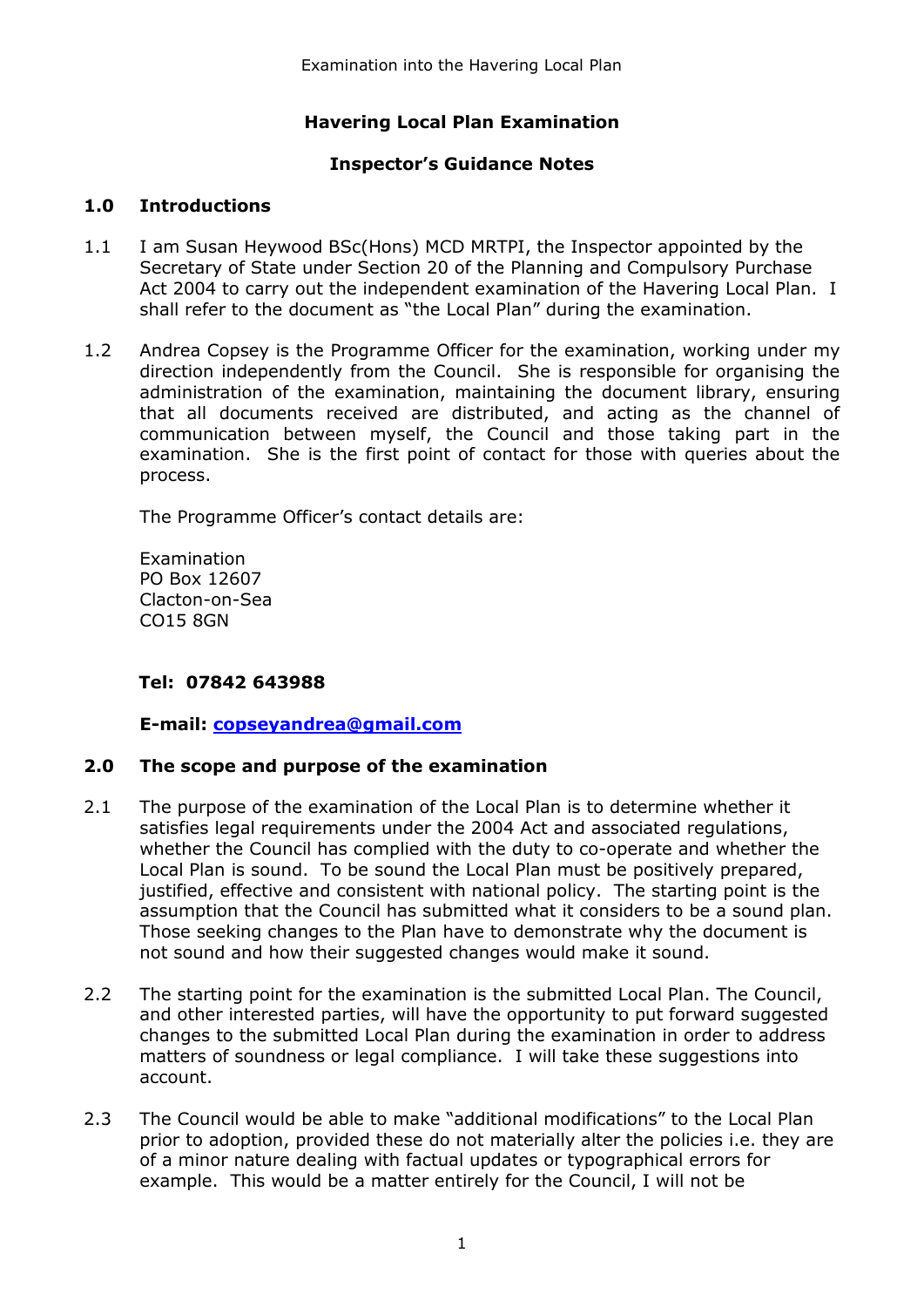considering such additional modifications during the examination and they will not form part of my report.

- 2.4 I will consider all of the representations made on the Proposed Submission Local Plan insofar as they relate to legal requirements or matters of soundness. I am not required to report on every point made however. In some cases, the issues I have identified may not have been previously raised in representations. Nevertheless, anyone who has made a valid representation seeking a change to the Proposed Submission Local Plan (an objection) has a right to make their case in person at the hearing sessions, if they have indicated their wish to do so. It is important to stress however that written representations carry as much weight as evidence given at the hearing sessions.
- 2.5 Those who have made representations supporting the Local Plan do not have a right to participate at the hearing sessions. The Council has submitted the Local Plan for examination and I expect it to be able to set out and justify its own position. I do not consider it necessary for those who support the Local Plan to participate in hearing sessions.
- 2.6 The examination will close when my report is submitted to the Council. The potential outcomes of the examination are that:
	- a) I consider that the Council has complied with the duty to co-operate, the Local Plan satisfies legal requirements and it is sound – I would recommend that the Local Plan is adopted and give reasons for this.
	- b) I consider that the Council has not complied with one or more of the above requirements – I would recommend that the Local Plan is not adopted and give reasons for this.
	- c) I consider that the Council has complied with the duty to co-operate but that the Local Plan does not satisfy legal requirements and/or is not sound and the Council has asked me to recommend modifications to address matters of legal compliance and/or soundness – I would make such recommendations.
- 2.7 It is important to stress that I would not be able to rectify non-compliance with the duty to co-operate. In addition I can only make recommendations to modify the Local Plan to address matters of legal compliance and/or soundness if asked to do so by the Council.
- 2.8 Any modifications that I recommend would be limited to those required to address matters of legal compliance or soundness. These would be known as "main modifications". The main modifications would be subject to public consultation and sustainability appraisal prior to my report being finalised.

# **3.0 The hearing sessions**

3.1 I have identified a number of matters which I consider need to be explored during the examination. These are set out in the Matters and Issues Paper circulated with these guidance notes. The paper sets out a number of specific questions that will need to be addressed. The hearing sessions will allow me to explore these Matters and Issues further with the Council and other participants, taking into account relevant representations made and any additional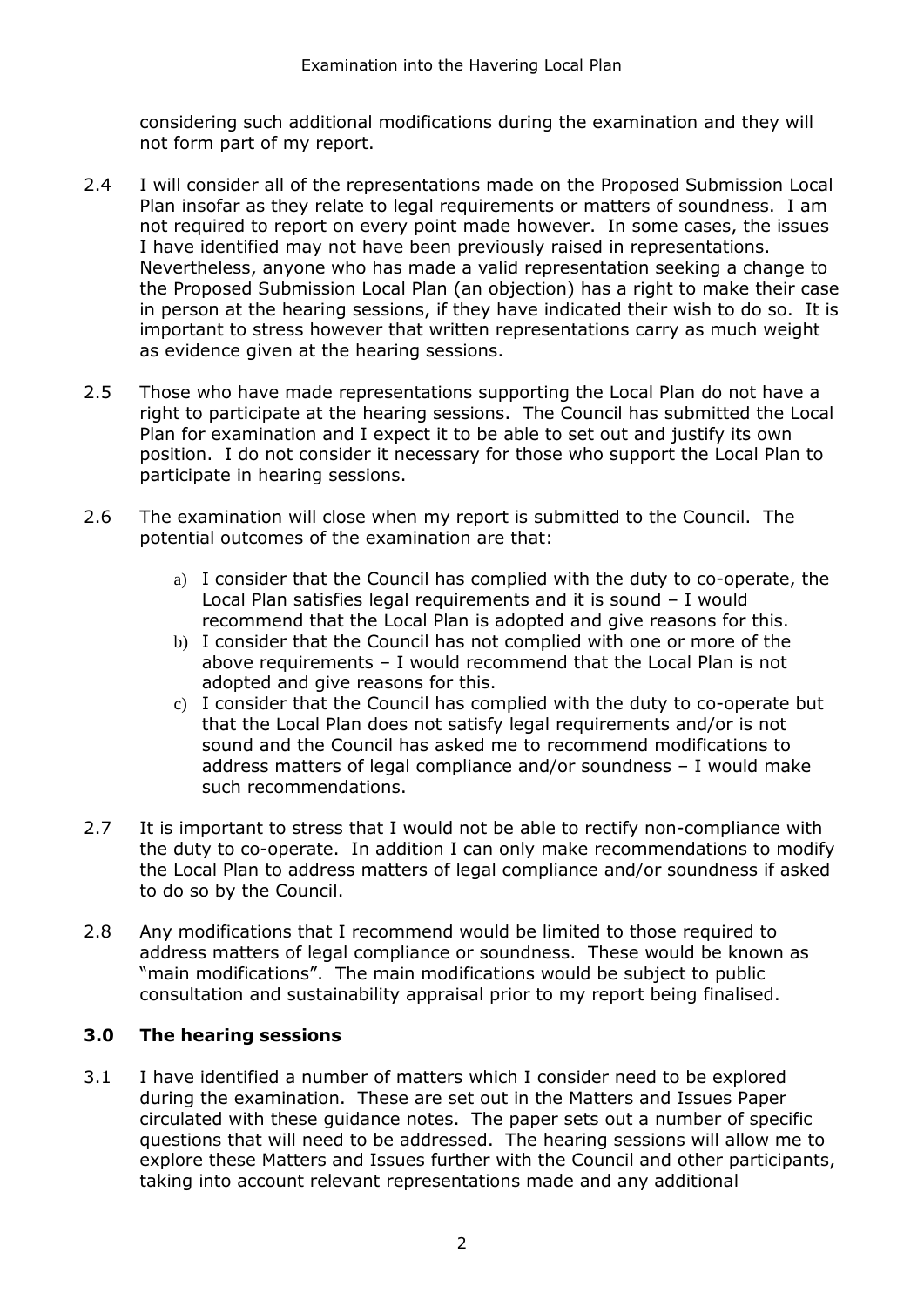statements which I request. I will lead a discussion around a table asking questions of the Council and allowing other participants to contribute as the session continues. Those participants indicating a desire to speak will be given full opportunity to do so. The hearing sessions will be open to the public to observe but only those invited participants will be able to speak. An agenda for each hearing session will be circulated to participants in advance.

3.2 The hearing sessions for the examination of the Local Plan will commence at **10am on Tuesday 9<sup>th</sup> October 2018.** They are currently scheduled to run until Friday 19<sup>th</sup> October 2018. They will be held at:

London Borough of Havering Town Hall Main Road Romford Essex RM1 3BB

- 3.3 The morning sessions will start at 10am each day. Afternoon sessions will start at 2.00pm. There will be a break for lunch and short breaks mid-morning and afternoon. The sessions will usually finish by 5pm although they may continue later if necessary.
- 3.4 A provisional timetable for the hearing sessions has been produced and circulated with these guidance notes. It is likely that the detailed timetable will change closer to the start of the hearing sessions. Whilst the Programme Officer will endeavour to keep people informed, it is the participants' responsibility to keep in contact and ensure that they attend the appropriate sessions. The participants for each session will be those who made relevant representations on the Proposed Submission Local Plan and have confirmed to the Programme Officer that they wish to speak.
- 3.5 All those who wish to speak at the hearing sessions should confirm this in writing or by e-mail to the Programme Officer **by 5pm on 11th September 2018,** stating which session or sessions they wish to speak at (referring to the Matter number and /or the specific policy and quoting the respondent ref. no.). This includes those who had previously indicated a desire to attend the examination hearings when submitting representations. **If you do not contact the Programme Officer by this date, it will be assumed that you do not wish to speak at the hearings.** The finalised timetable and list of participants will be confirmed before the hearing sessions commence. Only those who indicate their wish to speak in advance of the hearing sessions and make prior arrangements with the Programme Officer will be able to do so.
- 3.6 Depending on the number of requests to speak, for practical reasons it may be necessary to seek to identify representatives where common viewpoints are being expressed.
- 3.7 Details of public transport services and car parking facilities can be obtained on request from the Programme Officer. The hearing venue is fully accessible. Any requests for assistance in attending the hearings should be made to the Programme Officer.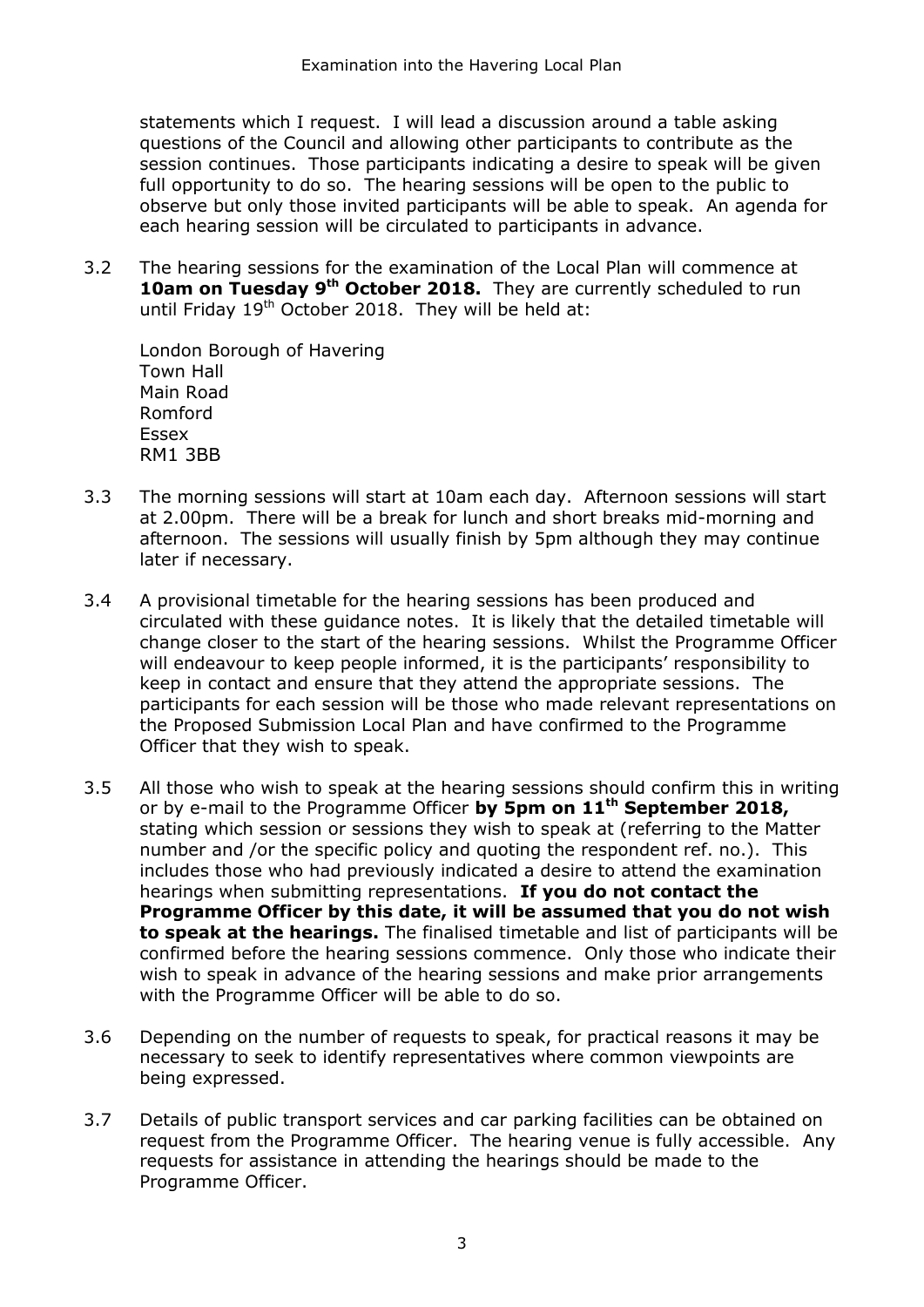## **4.0 The examination library and the availability of documents**

4.1 A library containing paper copies of all documents associated with the examination is being maintained, this is available to view subject to prior appointment. The library will be updated to include any additional documents produced during the course of the examination. An up to date list of documents with their reference numbers is available from the Programme Officer. The Council has produced further information at my request prior to the start of the hearings. It may be that further documents will be produced to assist the examination. All documents are available via the Local Plan Examination pages of the Council's website and this will be kept up to date.

### **5.0 The submission of statements and further material**

- 5.1 The Council should produce an individual written statement for each of the matters identified; addressing all of the issues and specific questions set out in the Matters and Issues Paper. They should include specific references to supporting evidence where appropriate. For a number of the matters, the Council is asked to address key points raised in representations.
- 5.2 Other participants may, if they wish, submit written statements addressing the issues and questions set out for the sessions they are attending which are relevant to their particular representations. There is no need to repeat points already made in representations however and participants may wish to rely on these earlier representations. Others who have made relevant representations but are not participating in the hearing sessions may also submit statements addressing the issues and questions. Although again, there is no need to repeat points already made.
- 5.3 Statements for the hearing sessions should be succinct, concentrating on responding to the particular questions raised. There is no need to include extracts from the Local Plan, other examination documents or those in the public domain such as the National Planning Policy Framework (NPPF), clear cross referencing will suffice.
- 5.4 The statements should be sent to the Programme Officer. For both the Council and other participants, the deadline for receipt of written statements for all matters is **5pm Friday 14th September 2018.**
- 5.5 This is a strict deadline which must be adhered to in order for the hearings to proceed as planned. Three paper copies of the statements should be sent along with an electronic version, if possible. It should be made clear who is submitting the statement (quoting the respondent ref. no.) and which matter it relates to. Statements should be no more than 3,000 words long, in A4 format. A flexible approach will be taken to the length of the Council's statements where the matters relate to a large number of individual policies or questions. Separate statements should be submitted for each matter.
- 5.6 Other than the statements referred to above, no further information or documentation should be submitted to the examination unless specifically asked